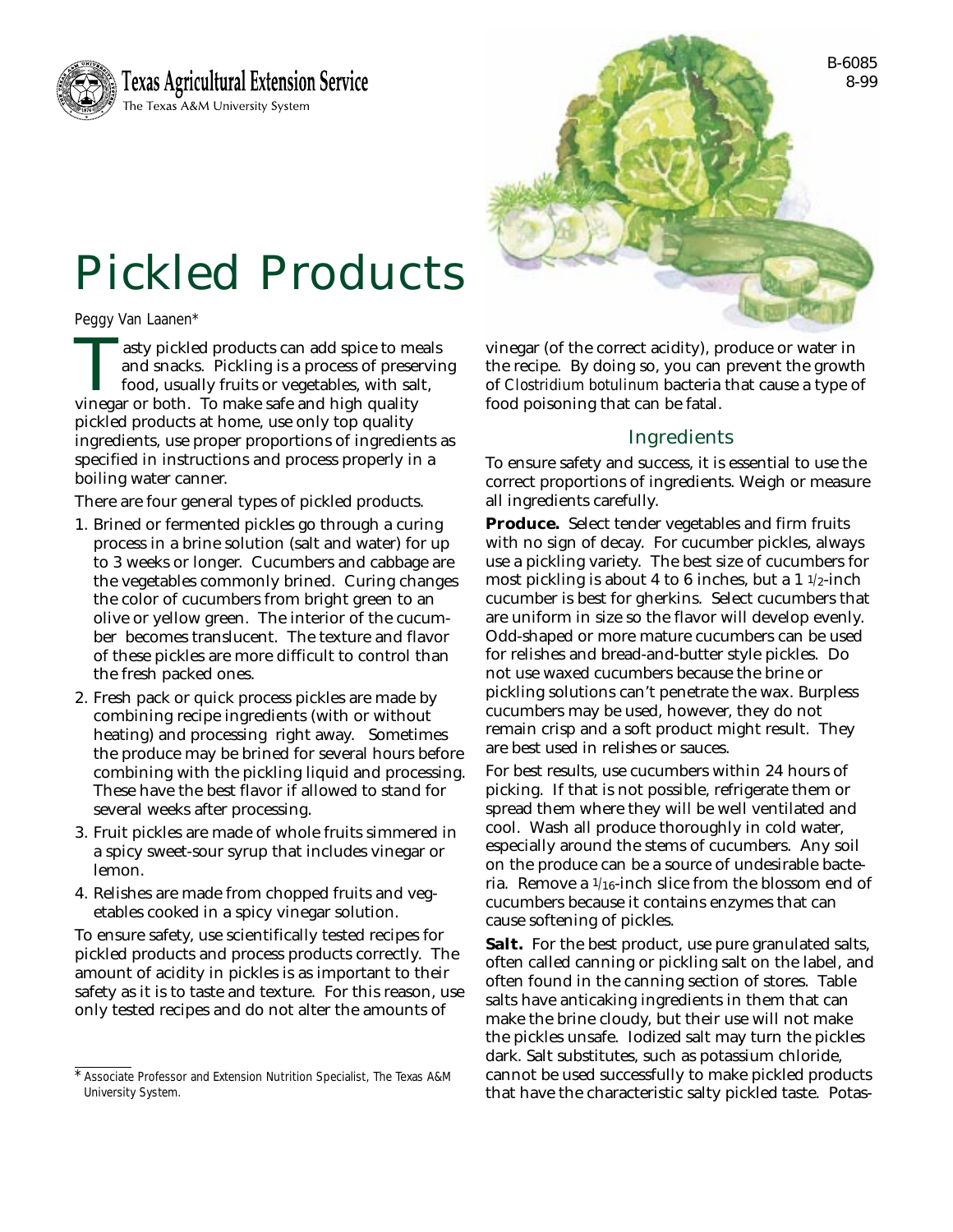sium has a bitter taste and the pickles will have offflavor and taste bitter. Do not reduce the amount of salt specified when making sauerkraut or fermented pickles because the salt content inhibits growth of bacteria that can make the food unsafe or undesirable.

**Vinegar.** Use white or cider vinegar of 5 percent acidity (50 grain). For lighter colored pickles, white vinegar is preferred. Never use homemade vinegars because the acidity is unknown.

**Sugar.** Use white sugar unless the recipe calls for brown. White gives a lighter color, but brown sugar may be preferred for flavor. If you want to use a sugar substitute, use only recipes developed for these products.

**Water.** Soft water is best for brining pickles. Hard water may cause cloudiness and off-colors. If only hard water is available, use distilled water or boil the water for 15 minutes. Remove from heat and let stand for 24 hours. Skim off any scum that forms. Use water from the top of the container; be careful not to disturb sediment on the bottom.

**Spices.** Use fresh, whole spices for the best flavor. Powdered spices can cause darkening or cloudiness in pickles. Spices deteriorate quickly and lose pungency, especially when stored in heat and humidity. Store spices in a cool place and in airtight containers. Also note that chemical reactions with the acid can cause immature or old garlic to turn pink or purple.

**Firming agents.** These are not necessary if produce is of high quality and proper procedures are used. Some recipes give alternate instructions for using pickling lime. Be sure the pickling lime is food grade. The calcium in lime is the substance that may aid in firming pickles. To ensure safety, follow instructions explicitly.

### Equipment

Use stainless steel, aluminum or glass cookware or utensils to heat pickling liquid. Do not use zinc, copper, brass, galvanized metal or iron cookware or utensils because they might react with acids in the food to create undesirable colors or compounds.

For brining or fermenting, use a stone crock, large glass jar or food-grade plastic container. Hold vegetables under the surface of the brine with a weight made of a large, sealed food grade plastic bag containing 4 1/2 tablespoons of salt and 3 quarts of water, or use a sealed jar of water. Place the selected weight on a plate sized to just fit inside the container, then cover with a heavy clean bath towel to reduce mold growth on the brine surface.

Use clean standard canning jars. Jars must be free of cracks and chips to assure a good seal. Use metal bands or rings in good condition, not rusty or bent. Commercial metal canning lids with sealing compound are used only once. Prepare lids according to manufacturer's instructions.

# Packing the Jars and Processing

If processing times are less than 10 minutes, jars should be sterilized before filling. To sterilize, boil jars for 10 minutes. At altitudes of 1,000 feet or more, boil an additional minute for each 1,000 feet of additional altitude.

Pack food into clean, hot jars, leaving  $1/2$  inch of space at the top. Add hot liquid to cover the food. Release air bubbles by inserting a flat plastic spatula between the food and jar. Slowly turn the jar and move the spatula up and down to allow the air bubbles to escape. Adjust liquid level to leave 1/2 inch of space at the top. Wipe jar rims with a clean, damp cloth to remove any food particles that may prevent a seal. Place treated lids on the filled jars. Hold each lid in place with fingers and screw the band down fingertiptight. Tightening the lids too much will prevent air from escaping as necessary during processing.

Follow recommended methods for processing in a boiling water canner for the time specified in the recipe. The heat treatment destroys organisms that cause spoilage and enzymes that affect flavor, color and texture.

To process, carefully place the filled jars in a rack in a canner containing hot water. Add more hot water to cover the jars by at least 1 inch. Cover the canner and bring the water to a boil. Processing time begins as soon as the water comes to a boil. Process for the length of time specified in the recipe. If no time is given, process for at least 10 minutes. Adjust processing times as needed for higher altitudes.

#### Storage

Store pickles in a cool, dark, dry place for best quality. Stored properly, pickles should maintain high quality for about 1 year. Examine all canned products before eating and do not taste any products that show signs of spoilage.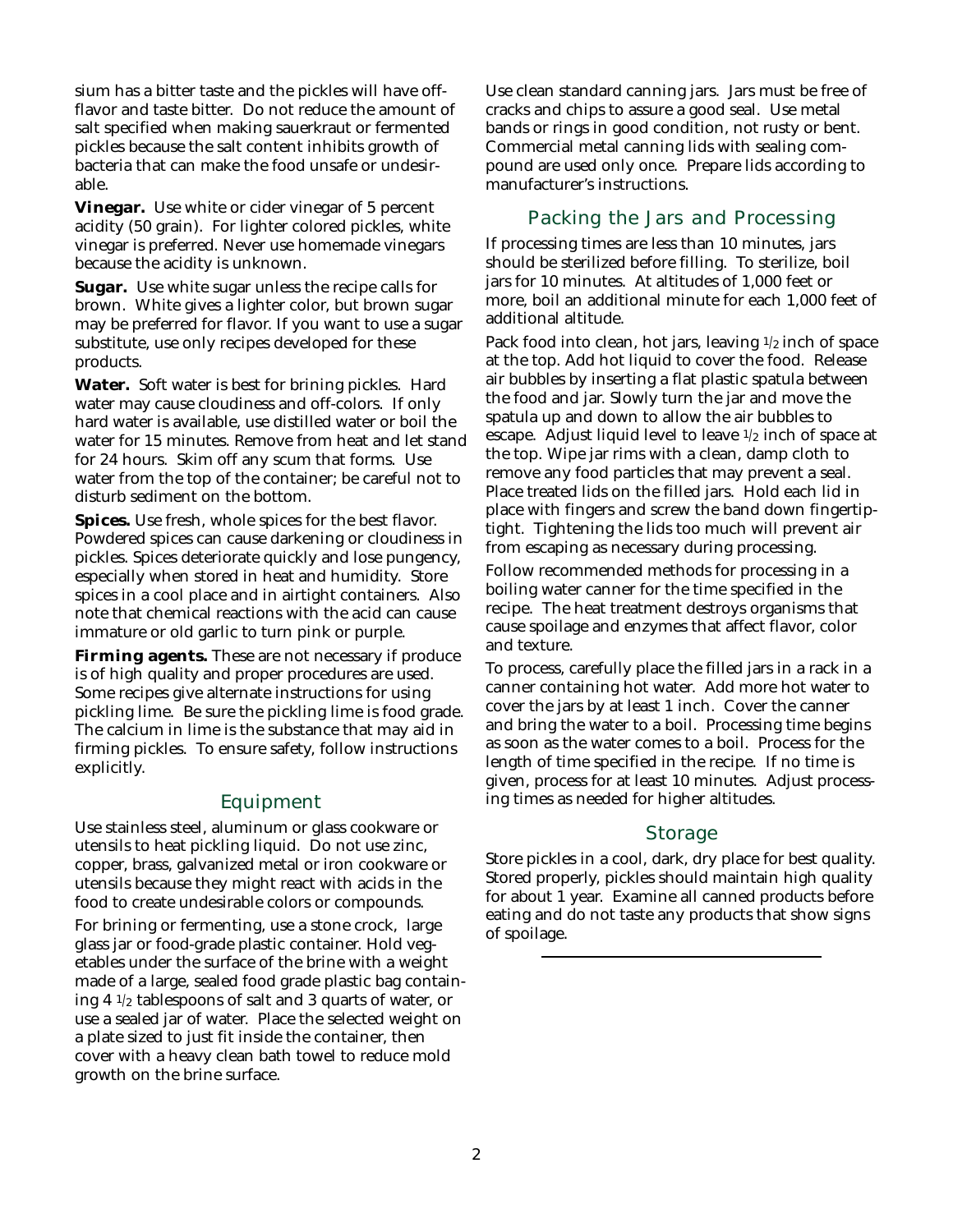## Fermented Dill Pickles

Use the following quantities for each gallon capacity of your container.

4 pounds of 4-inch pickling cucumbers

2 tablespoons dill seed or 4 to 5 heads fresh dill

2 cloves garlic, optional

2 dried red peppers, optional

2 teaspoons whole mixed pickling spices, optional  $1/2$  cup salt

 $1/4$  cup vinegar (5 %)

8 cups water

Wash cucumbers. Cut 1/16-inch slice off blossom end and discard. Leave 1/4 inch of stem attached. Place half of dill on bottom of a clean, suitable container. Add cucumbers, remaining dill and at least one of the optional spices. Dissolve salt in vinegar and water. Pour over cucumbers. Add suitable weight. (See Equipment section.)

Store at a temperature between 70 and 75 degrees F for 3 to 4 weeks while fermenting. Temperatures of 55 to 65 degrees F are acceptable, but the fermentation will take 5 to 6 weeks. Avoid temperatures above 80 degrees F, because pickles will become soft.

Fermenting pickles cure slowly. Check the container several times a week and promptly remove surface scum or mold. *Caution: If the pickles become soft, slimy or develop a disagreeable odor, discard them.*

Fully fermented pickles can be stored in the original container for 4 to 6 months, provided they are refrigerated and surface scum and molds are removed regularly. Canning fully fermented pickles is a better way to store them. Do not can pickles, however, before they have completed fermentation and have an acidic taste.

**Canning fermented dill pickles.** Pour the brine into a pan. Heat slowly to a boil and simmer 5 minutes. Filter brine through paper coffee filters to reduce cloudiness, if desired. Fill hot jars with pickles, leaving a  $1/2$ -inch headspace. Fill jars to  $1/2$  inch from the top with hot brine. Release air bubbles. Wipe jar rims and adjust lids. Process in boiling water canner:

| Pints      | Quarts     | Altitude            |
|------------|------------|---------------------|
| 10 minutes | 15 minutes | 0 to 1,000 feet     |
| 15 minutes | 20 minutes | 1,001 to 6,000 feet |
| 20 minutes | 25 minutes | above 6,000 feet    |
|            |            |                     |

# **Sauerkraut**

(about 9 quarts)

25 pounds cabbage

3/4 cup canning or pickling salt

For the best sauerkraut, use firm heads of fresh cabbage. Shred cabbage and start kraut within 1 to 2 days after harvest to ensure produce quality. Work with about 5 pounds of cabbage at a time. Discard outer leaves. Rinse heads under cold running water and drain. Cut heads in quarters and remove cores. Shred or slice as thin as a quarter. Put cabbage in a suitable fermentation container and add 3 tablespoons of salt. Mix thoroughly, using clean hands. Pack firmly until salt draws juices from cabbage. Repeat shredding, salting and packing until all cabbage is in the container. Be sure the container is deep enough and its rim is at least 4 to 5 inches above the cabbage. If juice does not cover the cabbage, add boiled and cooled brine  $(1\frac{1}{2})$  tablespoons of salt per quart of water). Add plate and weights; cover container with a clean bath towel. Store at 70 to 75 degrees F while fermenting. At temperatures between 70 and 75 degrees F, kraut will be fully fermented in about 3 to 4 weeks; at 60 to 65 degrees F, fermentation can take 5 to 6 weeks. At temperatures below 60 degrees F, kraut may not ferment. Above 75 degrees F, kraut can become soft.

If you weigh the cabbage down with a brine-filled bag, do not disturb the crock until normal fermentation is completed (when bubbling ceases). If you use jars as weight, you will have to check the kraut two to three times each week and remove scum if it forms. Fully fermented kraut can be kept covered in the refrigerator for several months or it can be canned as hot or raw pack.

**Hot pack.** Bring kraut and liquid slowly to a boil in a large kettle, stirring frequently. Remove from heat and fill jars rather firmly with kraut and juices, leaving  $1/2$  inch of space at the top. Process in a boiling water canner:

| Hot<br>pack | 0 to<br>$1.000$ ft. | $1.001$ to<br>3,000 ft. | 3,001to<br>6,000 ft. | <b>Above</b><br>$6.000$ ft. |
|-------------|---------------------|-------------------------|----------------------|-----------------------------|
| Pints       | $10 \text{ min.}$   | $15 \text{ min.}$       | 15 min.              | 20 min.                     |
| Quarts      | $15 \text{ min.}$   | 20 min.                 | 20 min.              | 25 min.                     |

**Raw pack.** Fill jars firmly with kraut and cover with juices, leaving 1/2 inch of space at the top. Adjust lids and process:

| Raw<br>pack | 0 to<br>$1.000$ ft. | $1.001$ to<br>3,000 ft. | 3.001to<br>$6.000$ ft. | Above<br>6.000 ft. |
|-------------|---------------------|-------------------------|------------------------|--------------------|
| Pints       | $20 \text{ min}$ .  | $25 \text{ min}$        | $30 \text{ min}$ .     | 35 min.            |
| Quarts      | $25 \text{ min}$ .  | 30 min.                 | 35 min.                | 40 min.            |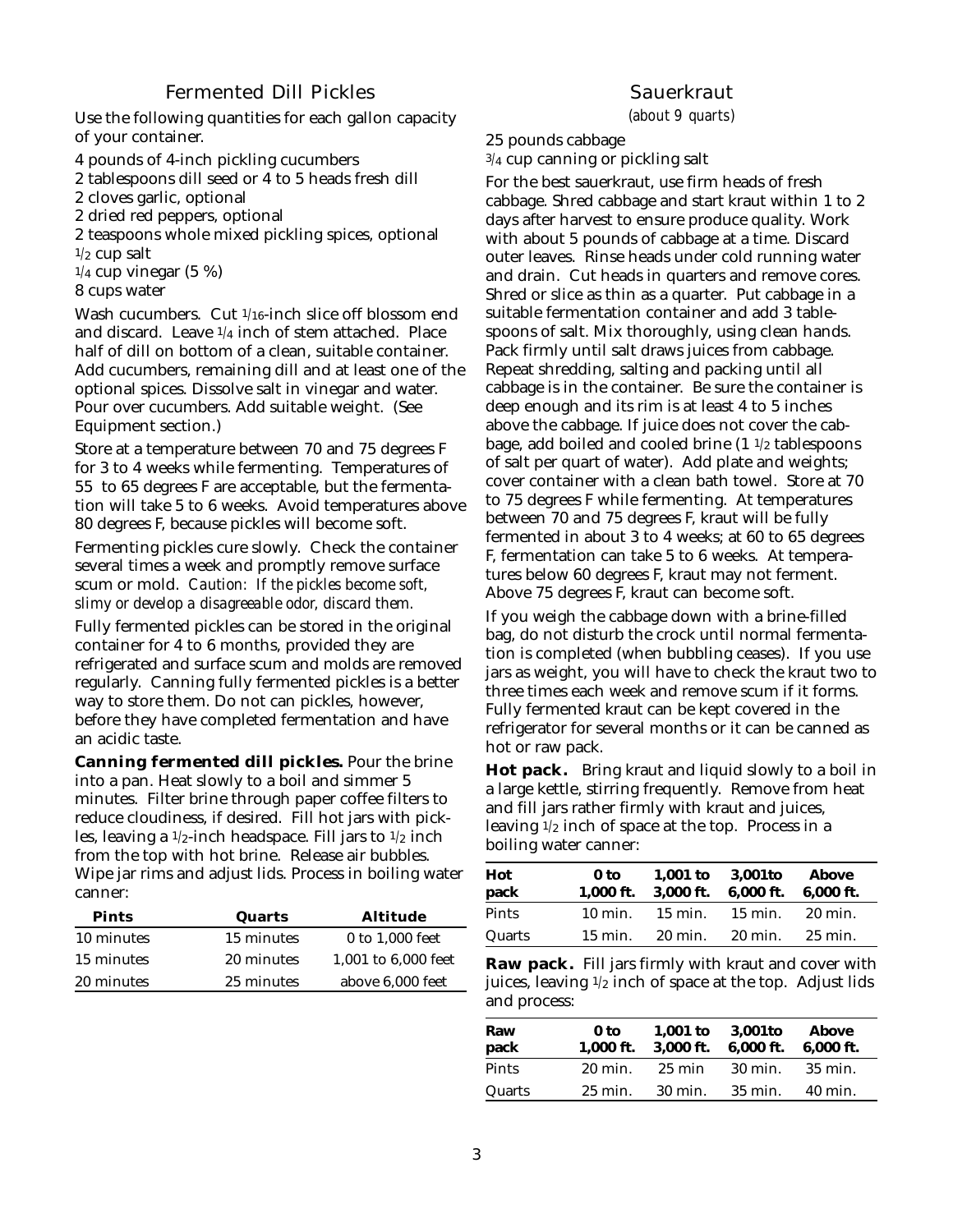## Quick Fresh Pack Dill Pickles

(about 7 to 9 pints)

8 pounds of 3- to 5-inch pickling cucumbers  $1\frac{1}{4}$  cups canning salt (divided) 2 gallons water  $1\overline{1}/2$  quarts vinegar (5 %)  $1/4$  cup sugar 2 quarts water

2 tablespoons whole mixed pickling spice about 3 tablespoons whole mustard seed about 14 heads of fresh dill or 5 tablespoons dill seed

Wash cucumbers. Cut a 1/16-inch slice off blossom end and discard. Leave a  $1/4$  inch of stem attached. Dissolve 3/4 cup salt in 2 gallons water. Pour over cucumbers and let stand at room temperature for 12 hours. Drain. Make the pickling solution by combining vinegar,  $1/2$  cup salt, sugar and 2 quarts water. Add mixed pickling spices tied in a clean white cloth. Heat to boiling. Fill jars with pickles. Add 1 teaspoon mustard seed and  $1 \frac{1}{2}$  heads fresh dill (or  $1 \frac{1}{2}$  teaspoons dill seed) per pint jar. Cover with boiling pickling solution, leaving  $1/2$  inch of space at the top. Release air bubbles. Wipe jar rims and adjust lids. Process in a boiling water canner:

| Pints      | Quarts     | Altitude            |
|------------|------------|---------------------|
| 10 minutes | 15 minutes | 0 to 1,000 feet     |
| 15 minutes | 20 minutes | 1,001 to 6,000 feet |
| 20 minutes | 25 minutes | above 6,000 feet    |

## Quick Sweet Pickles

(about 7 to 9 pints - can as either strips or slices)

8 pounds of 3- to 4-inch pickling cucumbers crushed ice

 $1/3$  cup canning or pickling salt

 $4 \frac{1}{2}$  cups sugar

 $3\frac{1}{2}$  cups vinegar (5 %)

2 teaspoons celery seed

1 tablespoons whole allspice

2 tablespoons mustard seed

1 cup pickling lime (optional— for use in the following variation to make firmer pickles)

**Without lime.** Wash cucumbers. Cut 1/16-inch slice off blossom end and discard, but leave 1/4-inch stem attached. Slice or cut in strips, as desired. Place in a bowl and sprinkle with  $1/3$  cup salt. Cover with 2 inches of crushed or cubed ice. Refrigerate 3 to 4 hours. Add more ice as needed. Drain well.

**With lime.** Wash cucumbers. Cut 1/16-inch slice off blossom end and discard, but leave 1/4-inch stem attached. Slice or strip cucumbers. Mix 1 cup pickling lime and  $1/2$  cup of salt to 1 gallon of water in a

2- to 3-gallon crock or enamelware container. C*aution: Avoid inhaling lime dust while mixing the limewater solution.* Soak cucumber slices or strips in lime water solution for 12 to 24 hours, stirring occasionally. Remove from lime solution, rinse and soak for 1 hour in fresh cold water. Repeat rinsing and soaking two more times. This soaking and rinsing process is important because excess lime absorbed by the cucumbers must be removed to make pickles safe. Handle carefully because slices or strips will be brittle. Drain well.

**Pickling syrup.** Combine sugar, vinegar, celery seed, allspice and mustard seed in a 6-quart kettle. Heat to boiling.

**Hot pack.** Add cucumbers and heat slowly until pickling syrup returns to boil. Stir occasionally to make sure mixture heats evenly. Fill hot, sterilized jars, leaving 1/2 inch of space at the top. Release air bubbles. Adjust lids.

Process pints or quarts in a boiling water canner:

5 minutes for altitudes of 0 to 1,000 feet 10 minutes for altitudes of 1,001 to 6,000 feet 15 minutes for altitudes above 6,000 feet.

**Raw pack.** Fill jars with cucumbers and add hot pickling syrup, leaving  $1/2$  inch of space at the top. Release air bubbles. Adjust lids and process in a boiling water canner:

| Pints      | Quarts     | <b>Altitude</b>     |
|------------|------------|---------------------|
| 10 minutes | 15 minutes | 0 to 1,000 feet     |
| 15 minutes | 20 minutes | 1.001 to 6.000 feet |
| 20 minutes | 25 minutes | above 6,000 feet    |

**Storage.** After processing and cooling, store pickles 4 to 5 weeks to develop ideal flavor.

#### Bread-and-Butter Pickles

(about 8 pints)

6 pounds of 4- to 5-inch pickling cucumbers 8 cups thinly sliced onions (about 3 pounds)  $1/2$  cup canning or pickling salt

crushed ice

4 cups vinegar (5 %)

 $4 \frac{1}{2}$  cups sugar

2 tablespoons mustard seed

1 1/2 tablespoons celery seed

1 tablespoon ground turmeric

\*1 cup pickling lime (optional— for making firmer pickles)

Wash cucumbers. Cut a  $1/16$ -inch slice off the blossom end and discard. Cut into 3/16-inch slices. Com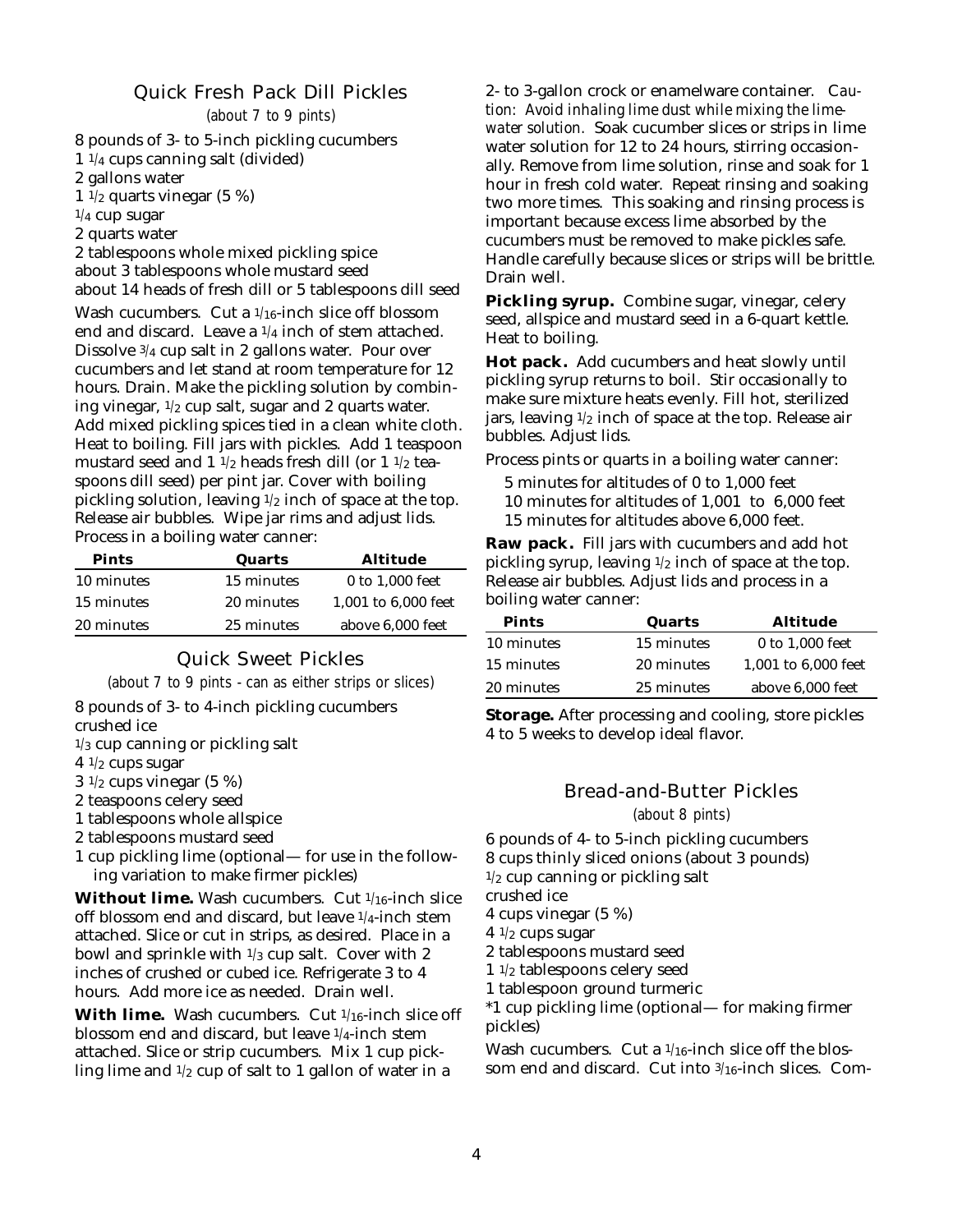bine cucumbers and onions in a large bowl. Add salt. Cover with 2 inches crushed or cubed ice. Refrigerate 3 to 4 hours, adding more ice as needed.

To make pickles, combine remaining ingredients in a large pot. Add drained cucumbers and onions and slowly heat to boiling. Fill jars with slices and cooked syrup, leaving  $1/2$  inch of space at the top. Release air bubbles. Adjust lids and process pints or quarts in a boiling water canner:

10 minutes for altitudes of 0 to 1,000 feet

15 minutes for altitudes of 1,001 to 6,000 feet

20 minutes for altitudes above 6,000 feet.

**Note:** After processing and cooling, store pickles 4 to 5 weeks to develop ideal flavor. For squash bread-andbutter pickles, substitute slender (1 to 1-1/2 inches in diameter) zucchini or yellow summer squash for cucumbers.

\* If lime is used, see instructions for use in Quick Sweet Pickles recipe.

## Okra Dill Pickles

(about 8 or 9 pints)

7 pounds small okra pods 8 or 9 garlic cloves  $2/3$  cup canning salt 4 teaspoons dill seed 6 small hot peppers 6 cups water 6 cups vinegar (5 %)

Wash and trim okra. Fill hot pint jars firmly with whole okra, leaving  $1/2$  inch of space at the top. Place 1 garlic clove in each jar. Combine salt, dill seed, hot peppers, water and vinegar in large saucepan and bring to a boil. Pour hot pickling solution over okra, leaving  $1/2$  inch of space at the top. Release air bubbles. Wipe jar rims and adjust lids. Process pints in a boiling water canner:

10 minutes for altitudes of 0 to 1,000 feet 15 minutes at altitudes of 1,001 to 6,000 feet 20 minutes at altitudes above 6,000 feet.

### Pickled Mixed Vegetables

(about 10 pints)

4 pounds of 4- to 5-inch pickling cucumbers, washed, and cut into 1-inch slices (cut 1/16 inch off blossom end and discard)

2 pounds peeled and quartered small onions

4 cups cut celery (1-inch pieces)

2 cups peeled and cut carrots  $(1/2$ -inch pieces)

2 cups sweet red peppers (1/2-inch pieces)

2 cups cauliflower flowerets

5 cups white vinegar (5 %)

- $1/4$  cup prepared mustard
- $1/2$  cup canning or pickling salt
- $3 \frac{1}{2}$  cups sugar
- 3 tablespoons celery seed
- 2 tablespoons mustard seed
- $1/2$  teaspoon whole cloves
- 1/2 teaspoon ground turmeric

Combine vegetables. Cover with 2 inches of cubed or crushed ice, and refrigerate 3 to 4 hours. In an 8 quart kettle, combine vinegar and mustard and mix well. Add salt, sugar, celery seed, mustard seed, cloves and turmeric. Bring to a boil. Drain vegetables and add to hot pickling solution. Cover and slowly bring to boil. Drain vegetables but save pickling solution. Put vegetables in sterile pint jars, or clean quarts, leaving  $1/2$  inch of space at the top. Adjust lids and process in a boiling water canner:

| Pints      | Quarts     | <b>Altitude</b>     |
|------------|------------|---------------------|
| 5 minutes  | 10 minutes | 0 to 1,000 feet     |
| 10 minutes | 15 minutes | 1,001 to 6,000 feet |
| 15 minutes | 20 minutes | above 6,000 feet    |
|            |            |                     |

# Pear Pickles

(about 7 or 8 pints)

2 quarts (8 cups) sugar

- 1 quart (4 cups) white vinegar (5 %)
- 1 pint (2 cups) water
- 8 cinnamon sticks, 2-inch pieces
- 2 tablespoons cloves, whole
- 2 tablespoons allspice, whole
- 8 pounds (4 to 5 quarts) Seckel pears or other pickling pear

Combine sugar, vinegar, water and cinnamon. Add cloves and allspice that are tied in a clean, thin white cloth. Bring to a boil and simmer, covered, about 30 minutes. Wash pears, remove skins, and all of blossom end. The stems may be left on if desired. If pears are large, halve or quarter. To prevent peeled pears from darkening during preparation, immediately put them into cold water containing  $1/2$  teaspoon ascorbic acid per 2 quarts water. Drain just before using. Add pears to the boiling syrup and continue simmering for 20 to 25 minutes. Pack hot pears into hot pint jars; add one 2-inch piece of cinnamon per jar. Cover with boiling syrup to within  $1/2$  inch from the top of jar. Release air bubbles. Wipe jar rims and adjust lids. Process in a boiling water bath:

20 minutes for altitudes of 0 to 1,000 feet 25 minutes for altitudes of 1,001 to 3,000 feet 30 minutes for altitudes of 3,001 to 6,000 feet 35 minutes for altitudes above 6,000 feet.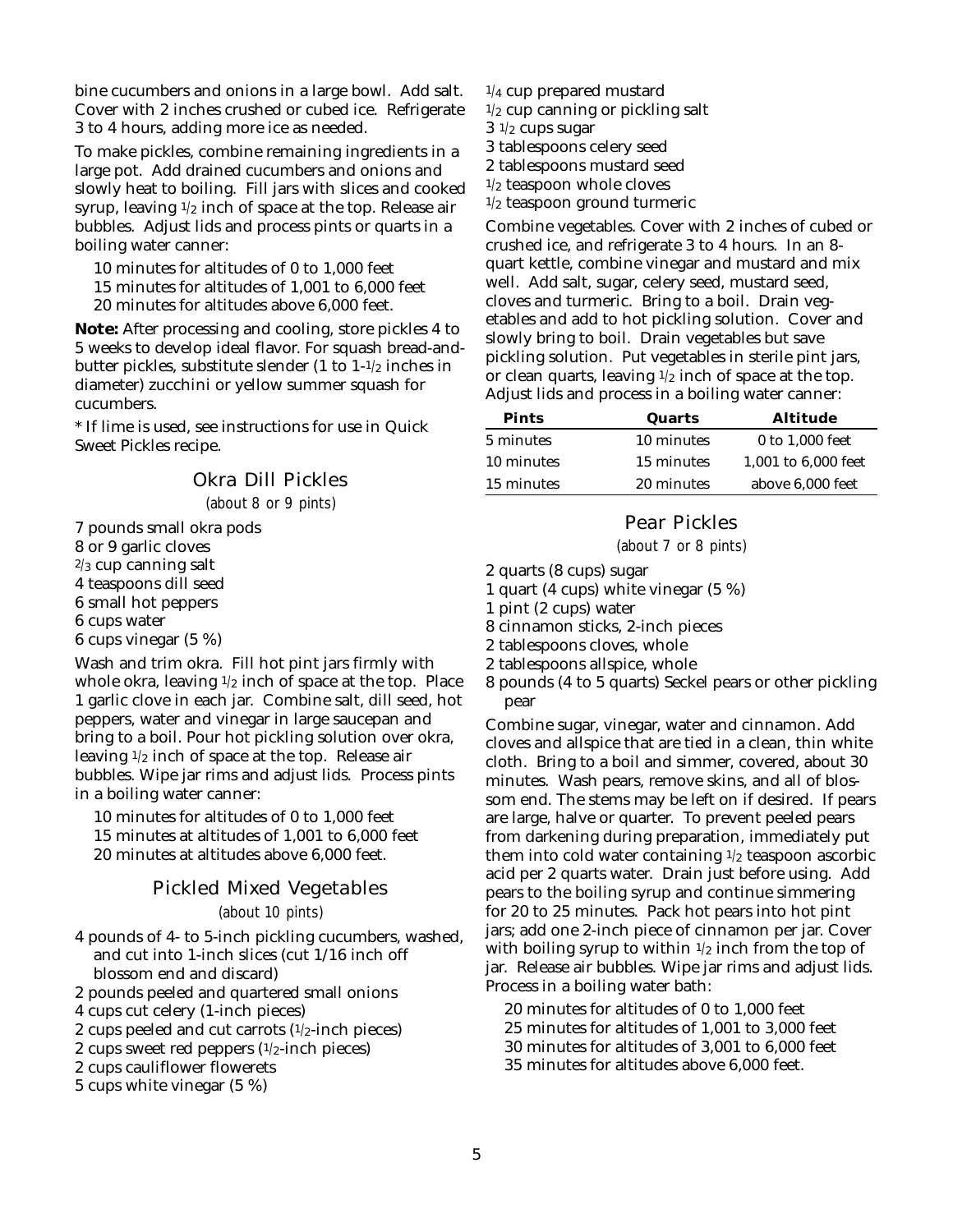#### Piccalilli

(about 9 half-pints)

6 cups chopped green tomatoes  $1 \frac{1}{2}$  cups chopped sweet red peppers 1 1/2 cups chopped green peppers  $2 \frac{1}{4}$  cups chopped onions  $7 \frac{1}{2}$  cups chopped cabbage  $1/2$  cup canning or pickling salt 3 tablespoons whole mixed pickling spice 4  $\frac{1}{2}$  cups vinegar (5 %) 3 cups brown sugar

Wash, chop, and combine vegetables with  $1/2$  cup salt. Cover with hot water and let stand 12 hours. Drain and press in a clean white cloth to remove all possible liquid. Tie spices loosely in a spice bag and add to combined vinegar and brown sugar and heat to a boil in a saucepan. Add vegetables and boil gently 30 minutes or until the volume of the mixture is reduced by one half. Remove spice bag. Fill hot, sterilized jars with hot mixture, leaving  $1/2$  inch of space at the top. Adjust lids and process in boiling water canner:

5 minutes for altitudes of 0 to 1,000 feet 10 minutes for altitudes of 1,001 to 6,000 feet 15 minutes for altitudes above 6,000 feet.

#### Dixie Relish

(about 5 pints)

 $1/4$  cup salt

2 quarts cold water

1 quart chopped cabbage (about 1 head)

2 cups chopped onions

- 2 cups chopped sweet red peppers (about 4 medium)
- 2 cups chopped sweet green peppers (about 4 medium) 3/4 cup sugar
- 2 tablespoons mustard seed
- 2 tablespoons celery seed

1 quart vinegar (5 %)

Dissolve salt in water. Pour over chopped vegetables and let stand 1 hour. Drain. Combine sugar, vinegar and spices; add vegetables and simmer 20 minutes. Bring to boiling. Pack boiling hot relish into hot pint jars, leaving 1/2 inch of space at the top. Remove air bubbles. Wipe jar rims and close lids. Process in a boiling water canner:

15 minutes for altitudes of 0 to 1,000 feet

- 20 minutes for altitudes of 1,001 to 6,000 feet
- 25 minutes for altitudes above 6,000 feet.

# Reduced Salt Recipes

Brined or fermented pickles or sauerkraut cannot be made safely with reduced salt or with salt substitutes. The salt is necessary to control fermentation for safety of the product. Fresh pack or quick process pickles can be made without salt. However, the quality of salt-free pickles is poor. It is best to use a recipe specifically formulated for reduced salt or sodium.

# Reduced-Sodium Sliced Dill Pickles

(about 8 pints)

4 pounds 3- to 5-inch pickling cucumbers 6 cups vinegar (5 %) 6 cups sugar 2 tablespoons canning or pickling salt 1 1/2 teaspoons celery seed 1 1/2 teaspoons mustard seed 2 large onions, thinly sliced 8 heads fresh dill Wash cucumbers. Cut a 1/16-inch slice off blossom

end and discard. Cut cucumbers in 1/4-inch slices. Combine vinegar, sugar, salt, celery and mustard seeds in large saucepan. Bring mixture to boiling. Place two slices of onion and half a dill head on bottom of each pint jar. Fill jars with cucumber slices, leaving  $1/2$  inch of space at the top. Add one slice of onion and half a dill head on top. Pour hot pickling solution over cucumbers, leaving 1/2 inch of space at the top. Adjust lids and process in a boiling water canner:

15 minutes for altitudes of 0 to 1,000 feet 20 minutes for altitudes of 1,001 to 6,000 feet 25 minutes for altitudes above 6,000 feet.

## Reduced-Sodium Sliced Sweet Pickles

(about 4 to 5 pints)

4 pounds, 3- to 4-inch pickling cucumbers

#### **Brining solution:**

- 1 quart distilled white vinegar (5 %)
- 1 tablespoon canning or pickling salt
- 1 tablespoon mustard seed

 $1/2$  cup sugar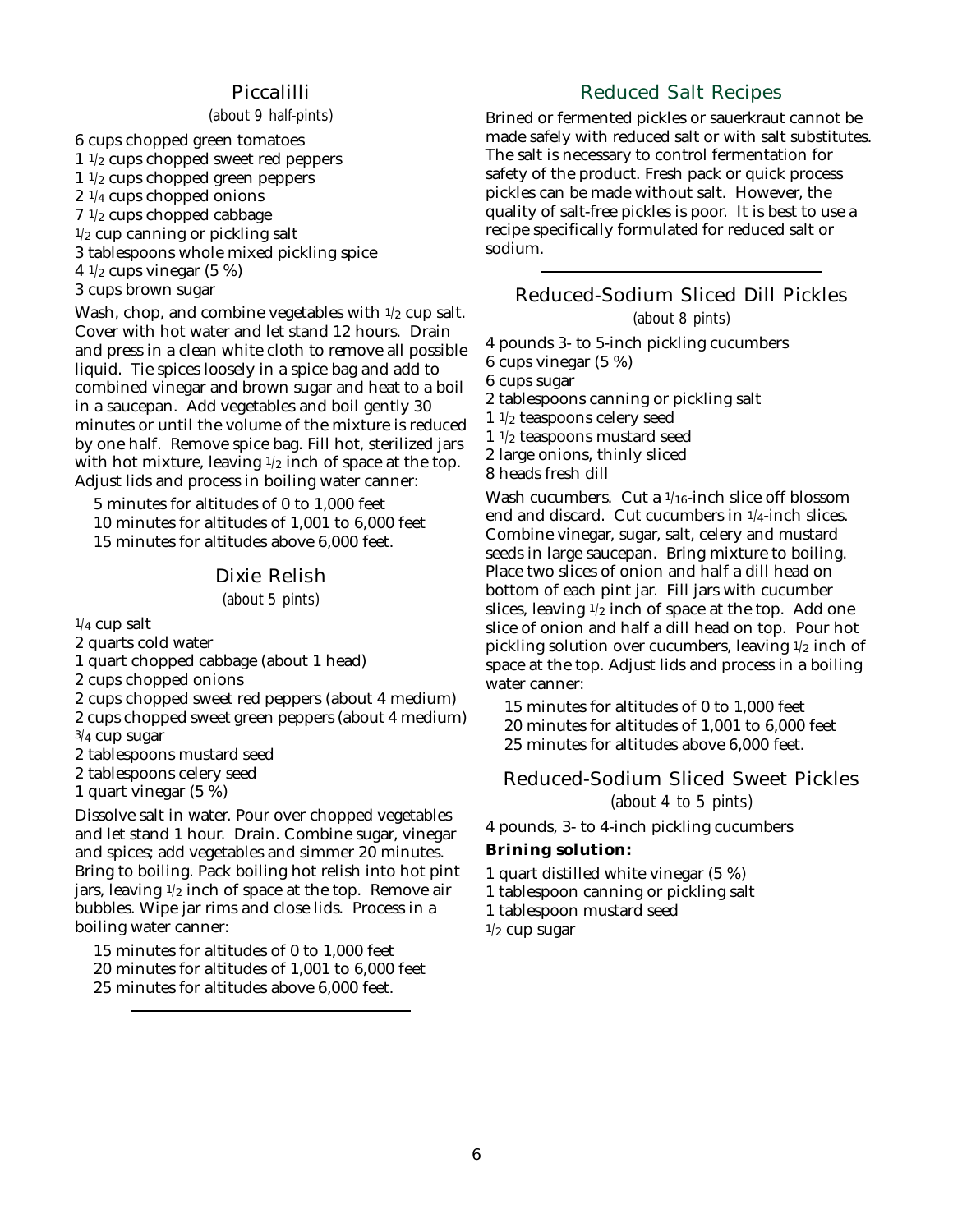#### **Canning syrup:**

1 2/3 cups distilled white vinegar (5 %) 3 cups sugar 1 tablespoon whole allspice 2 1/4 teaspoons celery seed

Wash cucumbers. Cut a 1/16-inch slice off blossom end and discard. Cut cucumbers into 1/4-inch slices. Combine all ingredients for canning syrup in a saucepan and bring to boiling. Keep syrup hot until used. In a large kettle, mix the ingredients for the brining solution. Add the cut cucumbers, cover and simmer until the cucumbers change color from bright to dull green (about 5 to 7 minutes). Drain the

cucumber slices. Fill pint jars and cover with hot canning syrup leaving  $1/2$  inch of space at the top. Release air bubbles. Adjust lids and process in a boiling water canner:

10 minutes for altitudes of 0 to 1,000 feet 15 minutes for altitudes of 1,001 to 6,000 feet 20 minutes for altitudes above 6,000 feet.

Some information and recipes come from the USDA Complete Guide to Home Canning, and the "So Easy to Preserve" materials from Cooperative Extension Service, The University of Georgia.

> Home Canning Guide is available on the Web at www.foodsafety.org/canhome.htm.